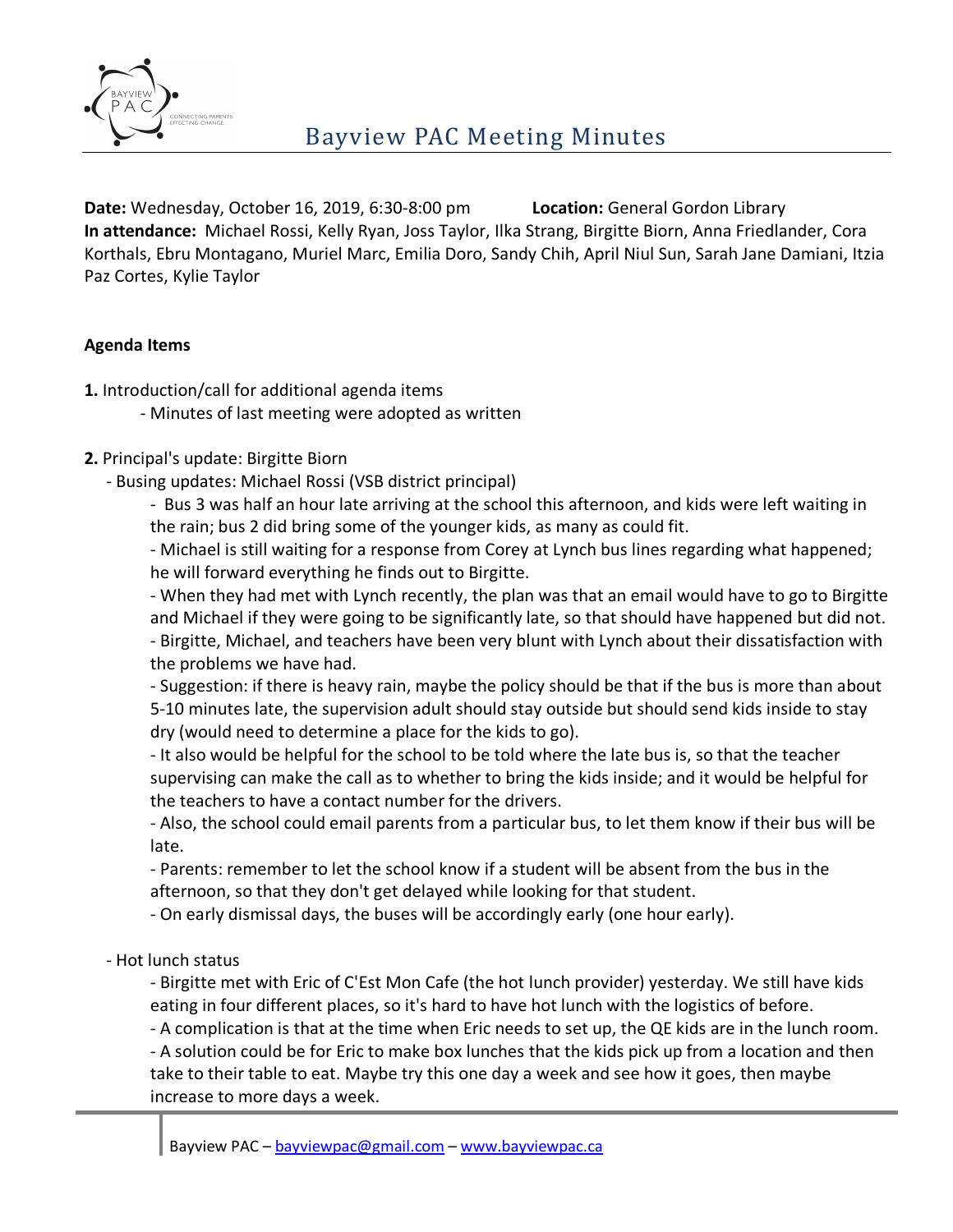- There would be three options for the box lunches (in a compostable paper box that could be reused also), e.g., three choices of main, with similar pricing to before.

- We will go ahead with a trial run, once a week.

- The PAC is happy to entertain the possibility of a different hot lunch provider or system, but we would need a parent(s) to step up to manage it.

#### - After-school programs (JKC) status

- The sharing of spaces between the two schools is a considerable challenge—there is less extra space available after school than we had thought.

- While at QE, JKC will not be organizing community programs as before; instead, we will work with VSB's Community Schools Team (Jasica Grewal) to have at least Chris Kerslake's computer classes and a drama program.

- Mr. T has volunteered his classroom for computer-class use, starting in January. We are looking for possible space for a drama program.
- Question: can Bayview join in on QE programs?
	- So far, only the lunchtime FreeKick soccer program.
	- Birgitte will ask about anything else for next semester.
- International "take me outside" day is on October 23: everyone at school will spend an hour outside on that day, taking advantage of the location near the forest.
- Seismic updates
	- The construction fence at the old school is supposed to start going up this week—all the equipment is currently waiting in the multipurpose room. First to go up will be protective hoarding around the trees and their roots. The next step will be removal of the playground equipment.
	- Parents have wondered what will happen with the salmon on the fence along 7th Ave. Michael's understanding is that Kent (project coordinator) is planning to have them taken down and stored, but so far they are still on the fence.
	- It would be nice to have a very rough timeline of interior/exterior demolition processes that we can post on the PAC website, for parents to explain to their kids.

- Michael emphasizes that it's very hard to get dates from the project office, but he will pass along any information that he gets.

- Student leadership is up and running

**3.** Teachers' updates: Ebru Montagano

- *Div. 9, Ms Duncan*: Division 9 went on our first outdoor learning experience last week. We worked on using our senses, particularly hearing. We created a sound map of all of the sounds we could hear in the forest around us. Some of us even thought we heard a mouse rustling around! We are enjoying having the forest so close for us to explore. We are doing another outdoor learning day in the rain Wednesday!

- *Div. 8, Ms Rossignol*: Division 8 has just finished our first forest connection, which was trees, and we are now exploring our first tree connection which is the little brown bat that lives in our forests. We will also be exploring weather which will link to our study of the water cycle later in the year. To kick off our study of weather, we have a meteorologist from Science World coming on Thursday!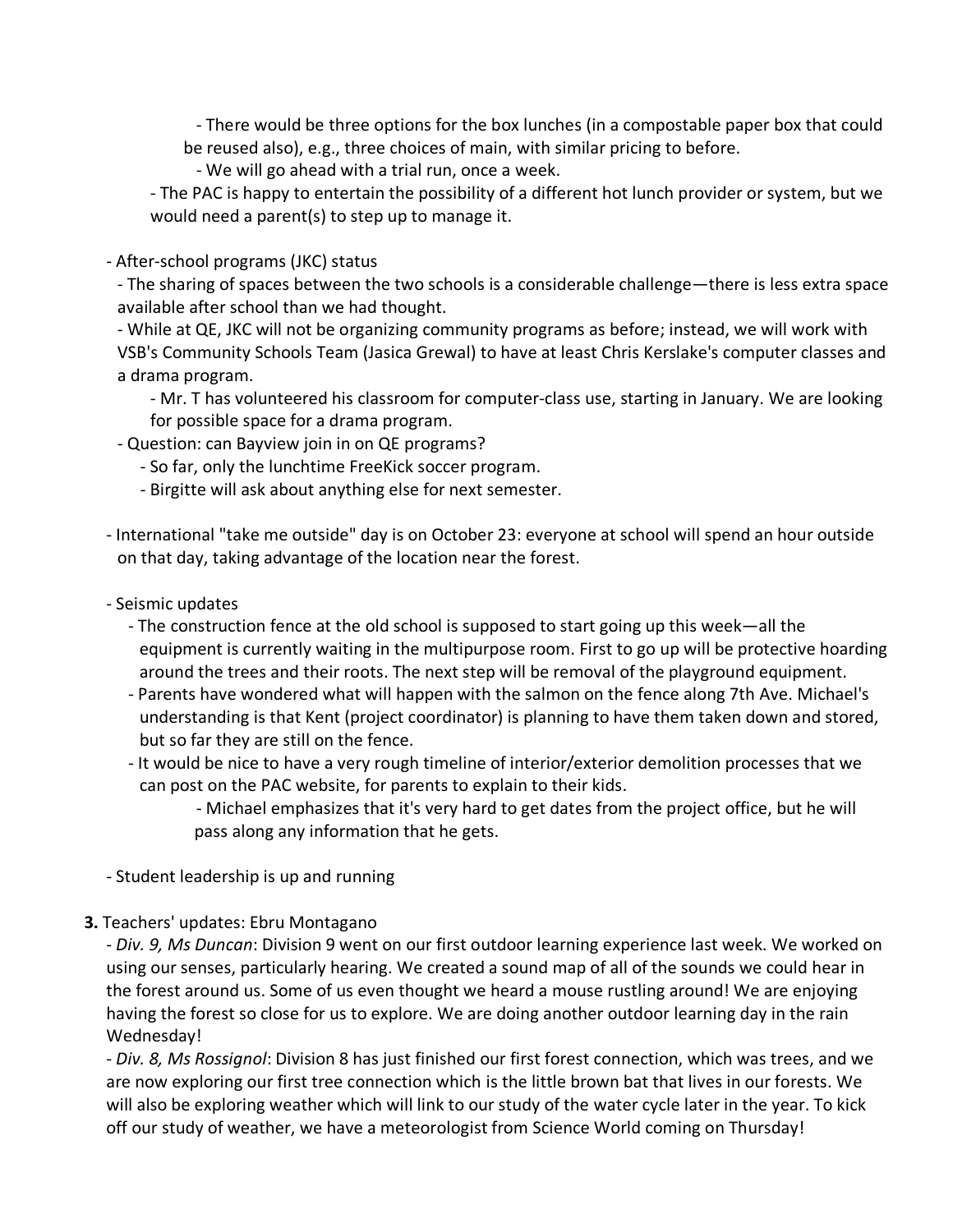

## Bayview PAC Meeting Minutes

For our literacy, we are writing our own books this year and exploring the features of language through books creation – we love writing books in our class so we went with that

- *Div. 10, Ms Taylor*: Division 10 has been doing weekly outings into the forest and the school surroundings. Every Wednesday the children explore one aspect of nature such as the oak tree, deciduous trees and coniferous trees. We have looked at the apple tree that is on the school grounds and talked about the life cycle of the apple tree. We have also gardened. Thank you to two parent volunteers, Dariens and Benjamins who support the children and ME.

After every outing and exploration we spend time recording and drawing in our bog books, which are actually becoming an amazing piece of art and information that they will want to keep forever! It has been very rewarding, fun and bonding!

- *Div. 11, Ms. Jung*: Division 11 went on our first field trip last Thursday to Camosun Bog / Pacific Spirit Park. We learned about the plants and animals in the forest and developed a stronger understanding of the importance of Camosun Bog. We had two park interpreters who facilitated the two-hour field trip. It cost \$160 but the students did not have to pay because we used some of the field trip money that PAC gave us. We want to thank PAC for their generosity and for supporting our learning outside of the classroom.

- *Div. 13, Ms Kochan*: In Division 13 we have been reading fairy tales, making props and acting out the stories in small groups. So far we have done The Three Little Pigs, Goldilocks and the Three Bears and this week we are reading The Three Billy Goats Gruff. Last week when we were reading Goldilocks and the Three Bears we learned the song "I'm going on a bear hunt" and the students made maps to help them find a bear. Then we used the maps to go on a bear hunt (in the classroom of course)! We walked through long grass, a river, mud, a Chicka Chicka Boom Boom forest, a snowstorm and then we tiptoed into a cave. In that cave, we found a BEAR!!!! Since that was such a hit, this week we will go on a ghost hunt (paper ghosts with pictures/words that start with G, lights turned off and flashlights in hand) and the students will make a list of words that start with G. Hopefully it is as successful as the bear hunt! Students have also been experimenting this week with making bridges (to tie in with the Billy Goats Gruff book) and they have come up with many creative ways to get the goats across the river to the meadow so they can get fat! With all these activities we have worked on the letters P, B, G and T.

- *Div. Mr. T*: Student vote will be run at Bayview on Friday after the assembly. The national student vote results will be released after the election. Students have been meeting candidates (thanks Ebru!) and learning about the political process.

**4.** Treasurers' update: Joss Taylor/Emilia Doro

- Bank balances as of September 30 Regular acct \$ 54,420 Gaming acct: \$ 8,281 (this year's gaming grant of \$ 5,200 was received Sept. 30)

**5.** Welcome-Back Carnival recap: Kelly Ryan

- Over the three years of having the carnival, we have gone with two rental companies: Vancouver Party Works in 2017 and 2019, and FunZone Rentals in 2018.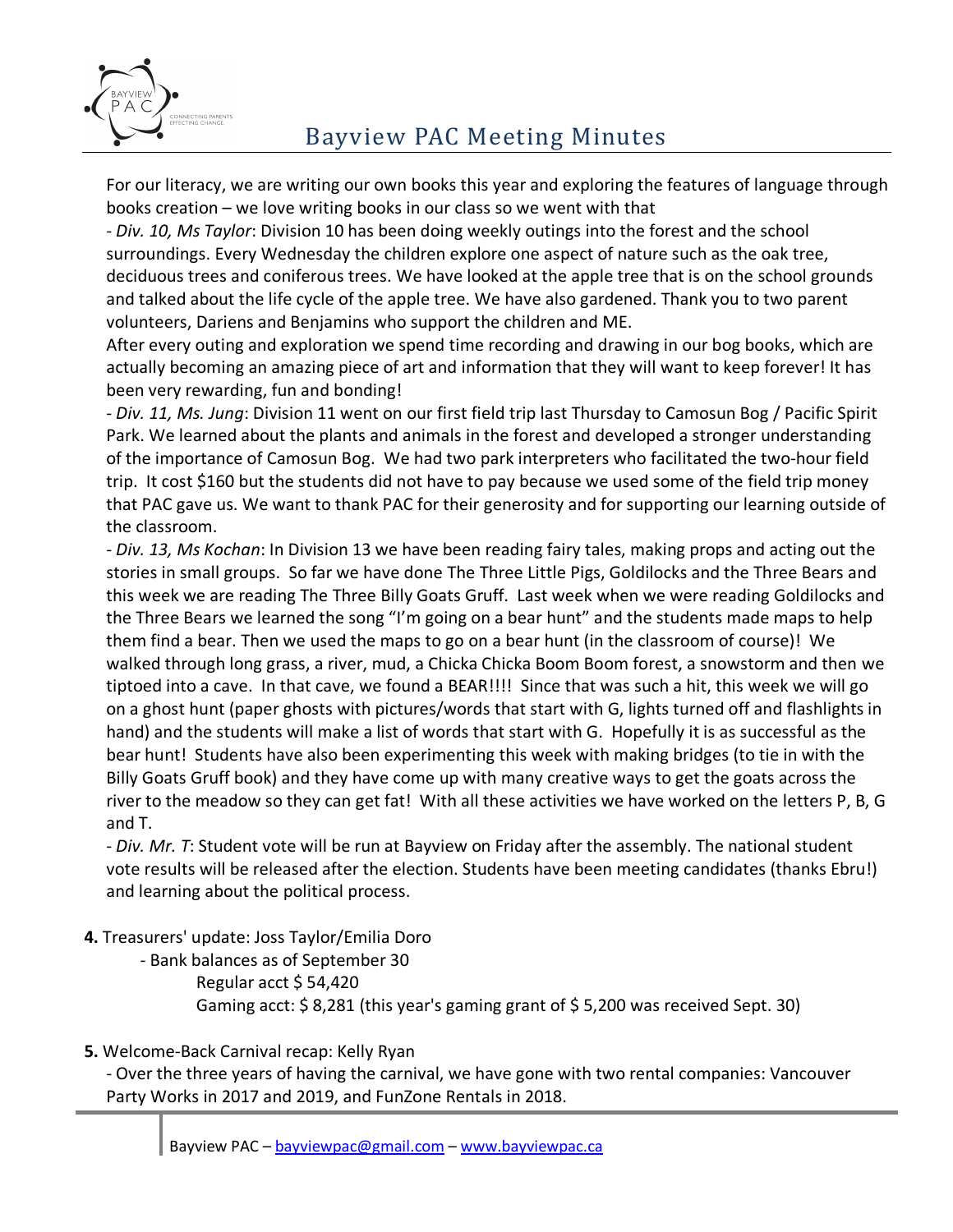- Vancouver Party Works is more professional, but they have a cancellation policy that was going to cost us \$460.00 this year. Kelly convinced them not to charge it given that they didn't put the inflatables back up again after the rain eased. If we cancel due to weather we have to do so 72 hours in advance. 24 hours incurs a 10% penalty. Less than 24 hours means we pay the whole thing even if they can't set up. This year our two largest (and most fun) inflatables were shut down after an hour (because of the rain) and never inflated again, despite easing of the rain.

- We should check out FunZone Rentals' cancellation policy and see if it is a bit more lenient. We may also want to go with more of a mix of rides and inflatables, as rides don't have to shut down in drizzle. - Kelly wonders if we should reconsider the timing. There is a reason most schools have their blowout party at the end of the year – weather. Maybe we do a less dramatic Welcome Back, in the form of a pot luck/open house combination, then a Spring Fling in May with the inflatables, and maybe a market of some sort. It's something that bears further discussion.

- Many parents seemed surprised at the \$5 cover charge, as it had been free in the past.

- Total revenue: \$2,836; costs \$5,167 (net cost of \$2,330)
- Candy kebabs were a hit.
- Cut down from 3 hours to 2 for the carnival.
- Maybe have classroom open houses concurrent with festival time, instead of later.

**6.** Halloween Howl status: Emilia Doro

- Several people have stepped forward as new organizers--Susan, Claire, Christine—thank you!
- We are still working out exactly what spaces we can use and when we can set up; it sounds like all but one of the spaces will be available for setup ahead of time (one will only be available as of 6:00).
- Proposed time is Tuesday, October 29, 5:30-7:30.
- As soon as times are confirmed, there will be an online volunteer signup.
- Events included: haunted house, cake walk, dance party, bake sale by the preschool, craft tables.
- Ebru will check with grade 7s if they would like to perform the Thriller dance again—on the floor of the auditorium.

halloweenhowlbayview@gmail.com is the email address to use for any questions to the organizers, or to volunteer.

- **7.** Parents' nights out: Emilia Doro (for Peter Graham-Gaudreau)
	- With less opportunity for parents to connect at school pickup and dropoff, no Gala, and perhaps no Howl, we could use some opportunities for parents to get to know each other.
	- Perhaps have nights out in late October/early November, January, March, and May
		- Saturday October 26 for first night out: the Lollygaggers already have a show booked at the Legion, so this can be our parents-only night. We could do a 50/50; Peter will ask if the Legion could do a drink special; might look into ordering food in (the Legion doesn't have a kitchen).
- **8.** Direct-drive fundraising for new school: Kelly Ryan

- Over the past several years we have been gradually accumulating a surplus to cover our usual operating costs for the next 2 years. Our fundraising efforts during this time will be focused on raising a projected \$250,000 for the new school. This estimate is based on the best information we've been able to gather from the VSB and also from other schools who have gone through the seismic process in the recent past. For example, one school spent a total of \$80K to buy and install 22 short-throw projectors. - Learning commons furniture (commercial grade) is very expensive.